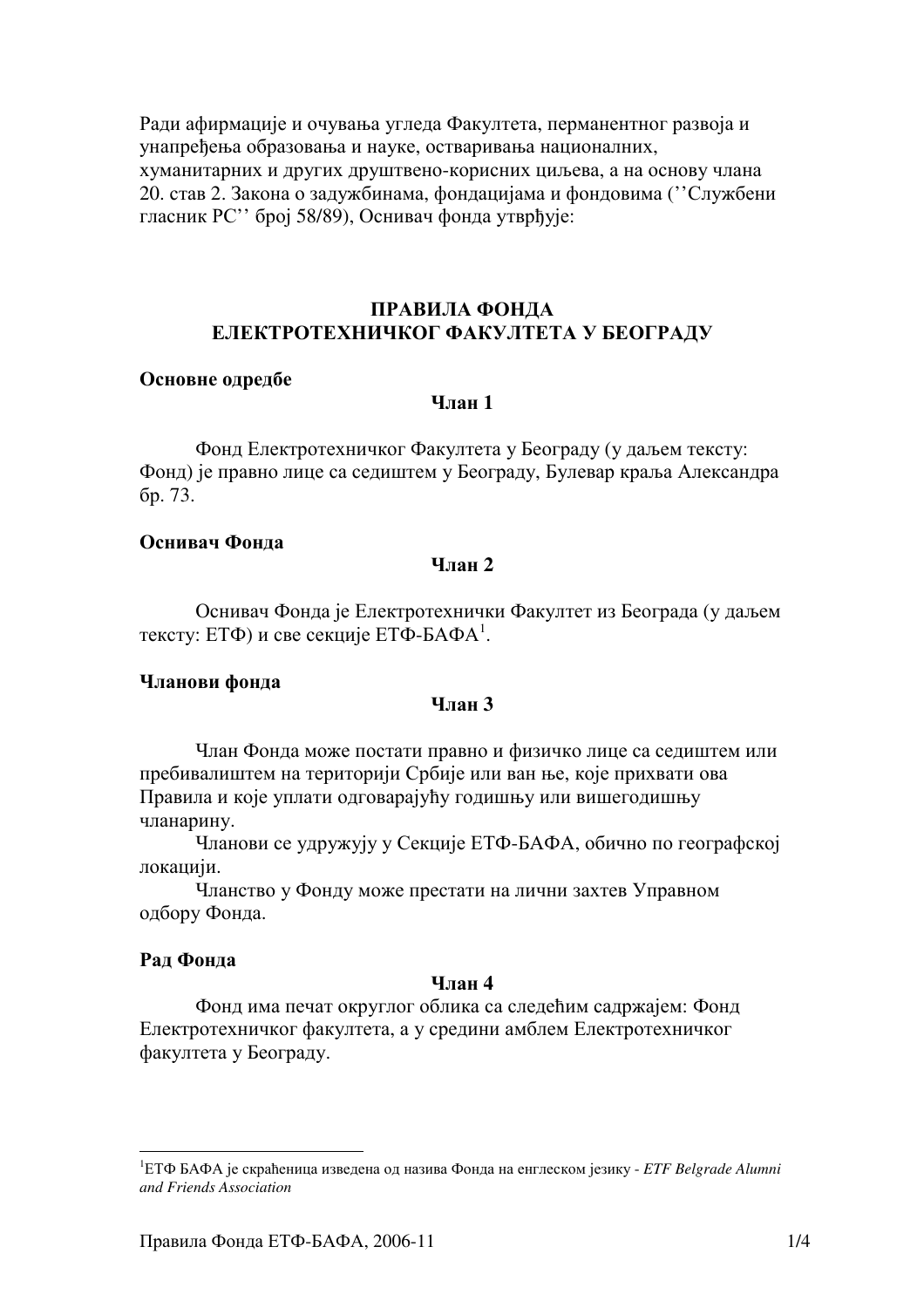## **Члан** 5

Рад Фонда је јаван. О свом раду Фонд обавештава јавност путем годишњег билтена, weб стране, гласила Електротехничког факултета или на други начин.

#### Представљање фонда

Члян б

Управни одбор Фонда (УОФ) је тело које представља и заступа Фонд. Председник Управног одбора је лице које представља и заступа  $V$ O $\Phi$ .

### Циљеви фонда

# $V$ пан 7

Циљеви Фонда су: афирмација угледа Факултета и унапређење његовог развоја и стваралаштва, све друге активности које су у складу са тим основним циљевима, као и остваривање других друштвено корисних ниљева.

Ради остваривања циљева Фонда помаже:

- 1. Рад на обезбеђивању квалитетних услова рада студената и наставника.
- 2. Опремање лабораторија савременом опремом,
- 3. Развој наставно-научног подмлатка: стипендирањем, награђивањем, специјализацијама,
- 4. Стипендирање и награђивање талентованих студената,
- 5. Иницира и подстиче окупљање и организовање дипломираних инжењера и пријатеља ЕТФ-а Београд у земљи и иностранству,
- 6. Организује скупове и дружења дипломираних инжењера и пријатеља ЕТФ-а Београд.

### Члян 8

Остваривање циљева Фонда утврђених овим Актом финансира се из прихода Фонда.

## Средства Фонда

#### Члян 9

Средства за оснивање Фонда даје оснивач у износу од 40000,00 динара. Годишњи приход Фонда, путем чланарине, уплаћују Секције ЕТФ-БАФА, чланови-правна лица (установе, предузећа, фирме...) и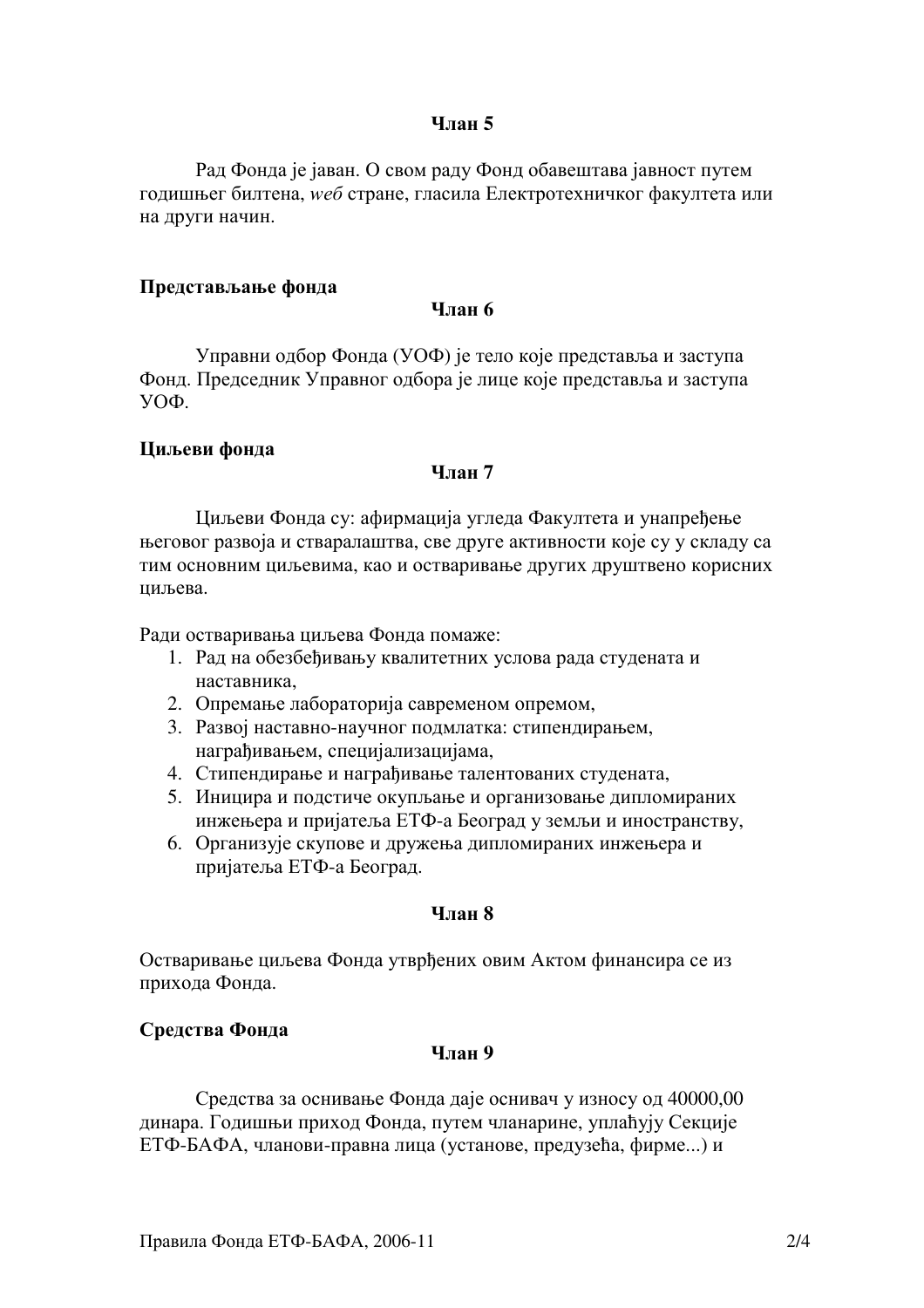чланови-пријатељи ЕТФ-а, као физичка лица. О висини ових средстава сваке године одлучује Управни одбор.

Средства Фонда се могу користити искључиво у сврхе и на начин који је одредио Скупштина у складу са наменом и циљевима Фонда.

Средства Фонда се воде на посебном жиро-рачуну.

## **Члян 10**

Део средстава Фонда који је намењен инвестицијама пласира се у вишегодишњи обрт, у складу са одлуком Скупштине Фонда.

Део који је намењен текућим циљевима орочава се код банке која пружа најповољније услове.

### **Члян 11**

За остваривање циљева Фонда могу се користити приходи од права и приходи имовине у складу са одлуком Скупштине.

Фонд може располагати правима и средствима и имати непокретне и покретне ствари.

### Члян 12

Фонд може стицати приходе и убирати плодове у складу са Законом по основу обрта средстава, закупа, камате, дивиденде, ауторских права, патената, чланарине и осталих законом дозвољених извора.

Фонд може примати поклоне, донације и легате за остваривање циљева ради којих је основан.

Фонд може организовати властите акције ради стицања прихода.

#### Управљање Фондом

### **Члян 13**

Орган управљања Фондом је Скупштина. Скупштина дефинише и води политику пословања Фондом, усваја извештај о раду и финансијски план.

Скупштину чине: представници оснивача (ЕТФ-а и свих Секција ЕТФ-БАФА), представници чланова-правних лица и чланови-пријатељи ЕТФ-а (физичка лица).

Оснивачи, ЕТФ и секције ЕТФ-БАФА, и чланови-правна лица дају своје представнике у Скупштину.

Скупштина се одржава једанпут годишње. Скупштином руководи изабрани председник из редова представника оснивача, ЕТФ-а и Секција ЕТФ-БАФА или чланова-правних лица. Председник се бира за сваку седницу Скупштине.